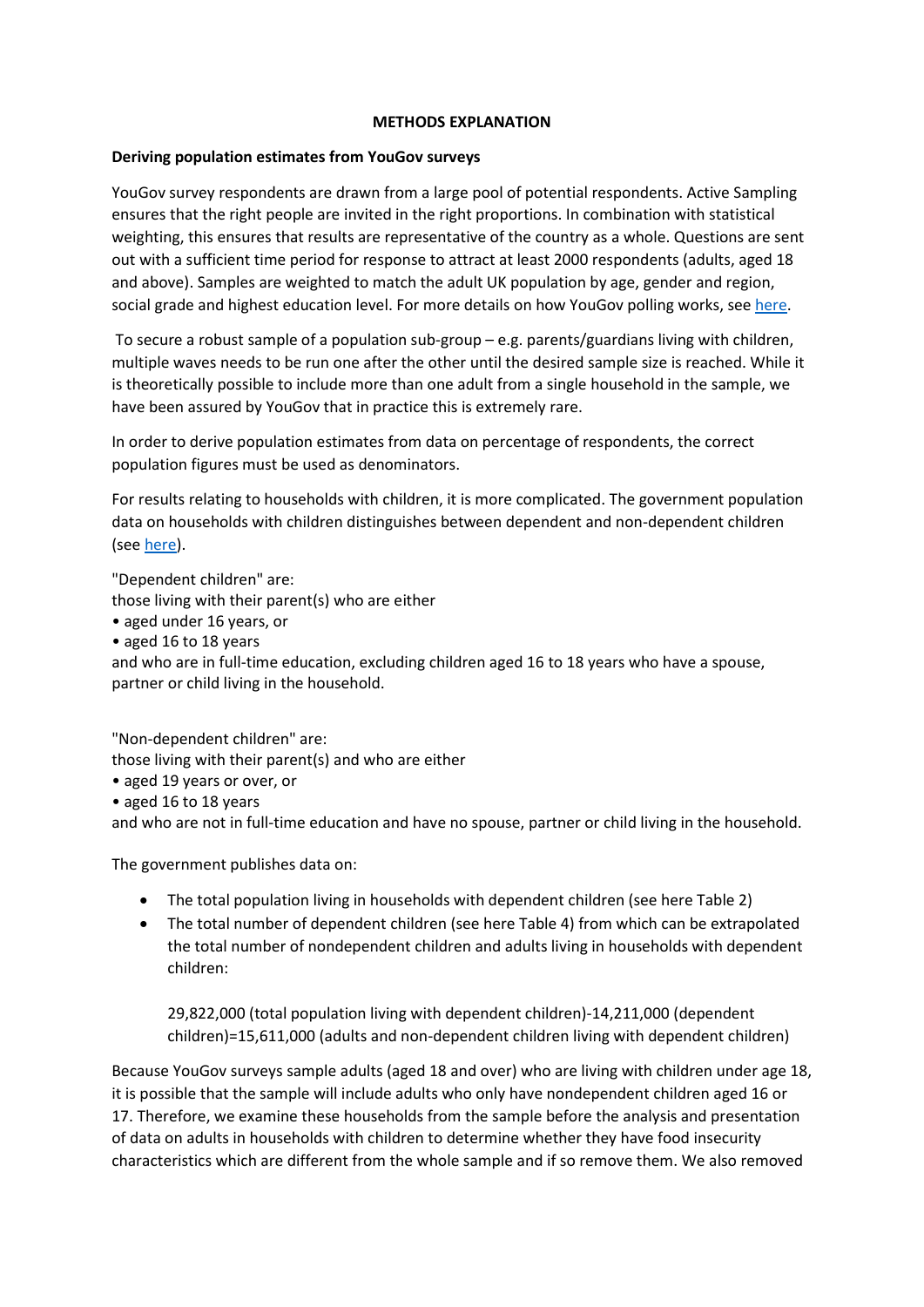households with more than 10 children to avoid picking up institutions which may be outliers in terms of food insecurity levels.

In order to then derive population estimates we would do the following by way of example: if 5% of our sample report food insecurity we would take 5% of 15,611,000 and conclude that 780,550 adults living with children are affected by food insecurity.

For estimating the number of children living with adults affected by food insecurity, we total the number of children <18 years living with adults who reported food insecurity in our sample and divided this by the total number of children<18 years living in households in the entire sample to obtain a proportion. This proportion was then applied to the total national population of children aged <18 years obtained from 2020 mid-year estimates.

For estimating whether children entitled to (means-tested) Free School Meals were receiving services, we asked adult respondents if they had a child aged 8-16 years. This excluded children aged 7 and below who are, in some parts of the United Kingdom, receiving Universal Infant Free School Meals. We asked adults if their children in this age band were receiving free school meals and if so whether they had received access to other services. The resulting proportions were applied to the total number of children currently uptaking free school meals in the different UK nations (1.7 million children (Round 6 survey)). Sources for this uptake data are: Wales: Freedom of Information request 2020; Northern Ireland: School Meals in Northern Ireland 2019/2020; Scotland: School Healthy Living Survey 2019; England: School Pupil Characteristics 2020.

## Deriving population estimates from Childwise surveys

The Childwise samples are made up of children and young people aged 7-17 across the UK, sampled via an online panel of adults (including parents), using carefully constructed quotas to ensure as representative a sample as possible.

The online panel they use is the largest in the UK and globally. The panel is a member of the ESOMAR community, the primary aim of which is to increase transparency and raise awareness of key issues when considering online sampling. The panel strives to be as representative as possible, including recruiting members from the top and bottom socio-economic groups (As and Es), with members recruited by a mixture of sources (invitation only, online partnerships, online sites).

To achieve these representative quotas most efficiently, the sample approach was to utilise the panel's profiling data and target the harder demographics first, whilst releasing smaller amounts of other sample batches to trickle through. Once these were complete, sample was released to fill the other demographics. Any slight discrepancies in sample balance can be adjusted by weighting the data.

The sample was recruited to be representative by region, broad ethnic group, and spread evenly by age and gender. Childwise split the sample into three broad age bands, 7-10, 11-14, and 15-17.

It is not possible for more than one child per household to take part. The panel has many different ways of recruiting and children are recruited via their parents, so Childwise clustering around schools is very unlikely.

In order to derive population estimates from data on percentage of respondents, we have grossed up the percentages to the population size of children aged 8-17 (7-year-olds in year 2 or equivalent